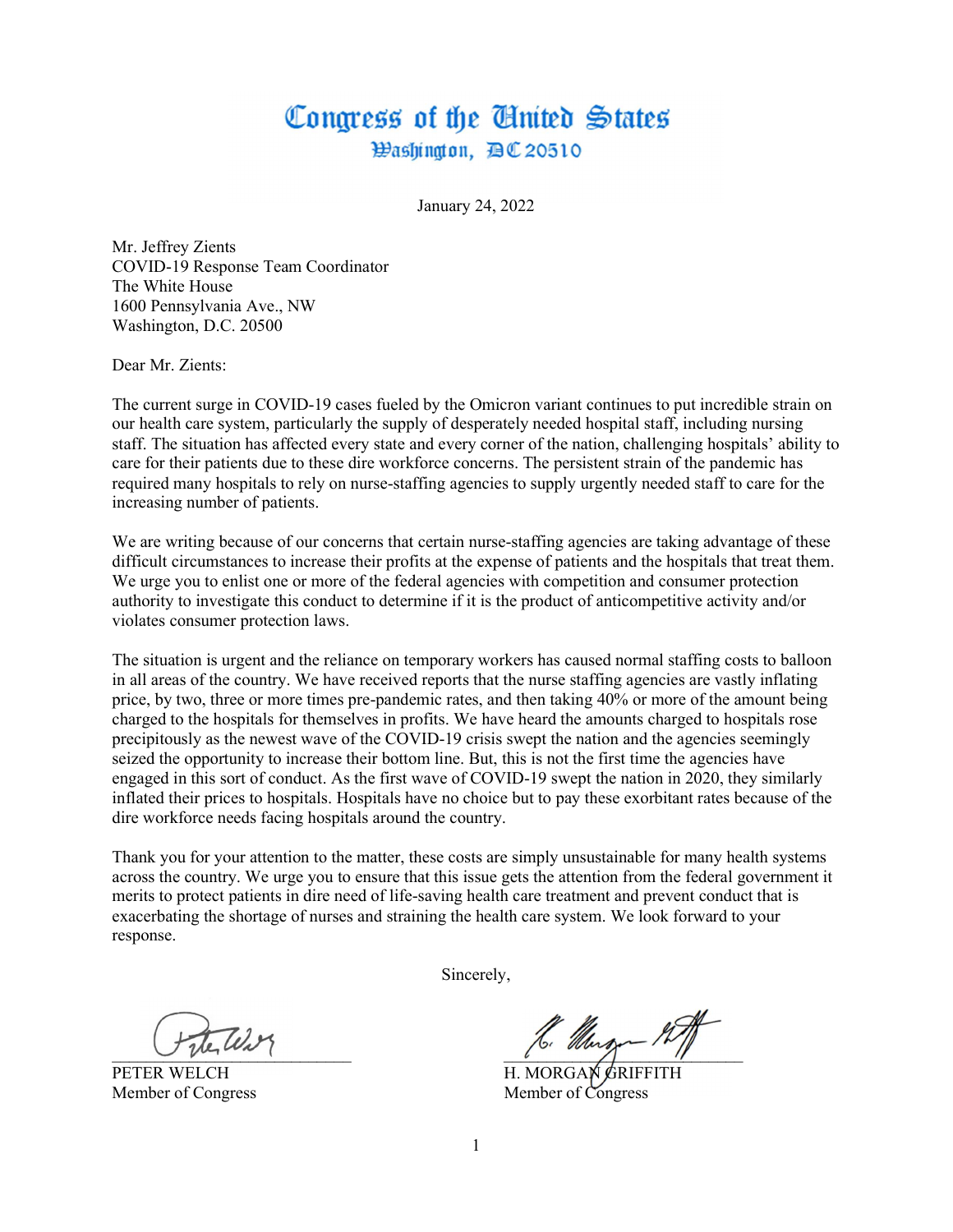## List of Signatories

Robert B. Aderholt Pete Aguilar Rick W. Allen Colin Allred Mark Amodei Jake Auchincloss Don Bacon Nanette Diaz Barragán Karen Bass Joyce Beatty Cliff Bentz Sanford D. Bishop, Jr. Lisa Blunt Rochester Suzanne Bonamici Mike Bost Carolyn Bourdeaux Brendan F. Boyle Shontel Brown Ted Budd Michael C. Burgess, M.D. Cheri Bustos Tony Cárdenas Mike Carey Earl L. "Buddy" Carter Troy A. Carter Matt Cartwright Ed Case Kathy Castor Liz Cheney Judy Chu David N. Cicilline Katherine Clark Yvette D. Clarke Emmanuel Cleaver II Michael Cloud Steve Cohen Tom Cole Jim Cooper Jim Costa Joe Courtney Eric A. "Rick" Crawford Charlie Crist Jason Crow Henry Cuellar Sharice L. Davids Danny K. Davis Madeleine Dean Peter A. DeFazio Rosa DeLauro Lloyd Doggett Mike Doyle Neal P. Dunn, M.D. Tom Emmer Veronica Escobar Dwight Evans Randy Feenstra A. Drew Ferguson IV Brian Fitzpatrick Lizzie Fletcher Russ Fulcher

Ruben Gallego John Garamendi Andrew R. Garbarino Mike Garcia Bob Gibbs Carlos A. Gimenez Jared Golden Jimmy Gomez Anthony Gonzalez Vincente Gonzalez Paul A. Gosar, D.D.S. Josh Gottheimer Sam Graves Al Green Raul M. Grijalva Glenn Grothman Michael Guest Josh Harder Jahana Hayes Brian Higgins French Hill Ashley Hinson Richard Hudson Ronny L. Jackson, M.D. Bill Johnson Eddie Bernice Johnson Henry C. "Hank" Johnson John Joyce, M.D. Marcy Kaptur John Katko Fred Keller Daniel T. Kildee Andy Kim Ron Kind Adam Kinzinger Raja Krishnamoorthi Ann McLane Kuster Doug LaMalfa James R. Langevin John B. Larson Robert E. Latta Jake LaTurner Brenda L. Lawrence Al Lawson Teresa Leger Fernández Debbie Lesko Mike Levin Ted W. Lieu Billy Long Alan Lowenthal Frank D. Lucas Blaine Luetkemeyer Tom Malinowski Nicole Malliotakis Lucy McBath Betty McCollum A. Donald McEachin James P. McGovern David B. McKinley, P.E. Jerry McNerney

Peter Meijer Grace Meng Dan Meuser Marianette Miller-Meeks, M.D. Barry Moore Joseph D. Morelle Seth Moulton Markwayne Mullin Gregory F. Murphy, M.D. Jerrold Nadler Grace F. Napolitano Joe Neguse Donald Norcross Tom O'Halleran Ilhan Omar Steven M. Palazzo Jimmy Panetta Chris Pappas Bill Pascrell, Jr. Donald M. Payne, Jr. Scott H. Peters Dean Phillips Chellie Pingree Ayanna Pressley Mike Quigley Jamie Raskin Kathleen M. Rice Mike D. Rogers John Rose Deborah K. Ross David Rouzer Lucille Roybal-Allard C.A. Dutch Ruppersberger Bobby L. Rush Tim Ryan Maria Elvira Salazar Linda T. Sánchez John P. Sarbanes Mary Gay Scanlon Adam Schiff Brad Schneider Kurt Schrader Austin Scott David Scott Terri A. Sewell Brad Sherman Mike Simpson Albio Sires Alissa Slotkin Jackie Speier Greg Stanton Elise Stefanik Thomas R. Suozzi Eric Swalwell Claudia Tenney Glenn "GT" Thompson Mike Thompson Dina Titus Paul Tonko Lori Trahan